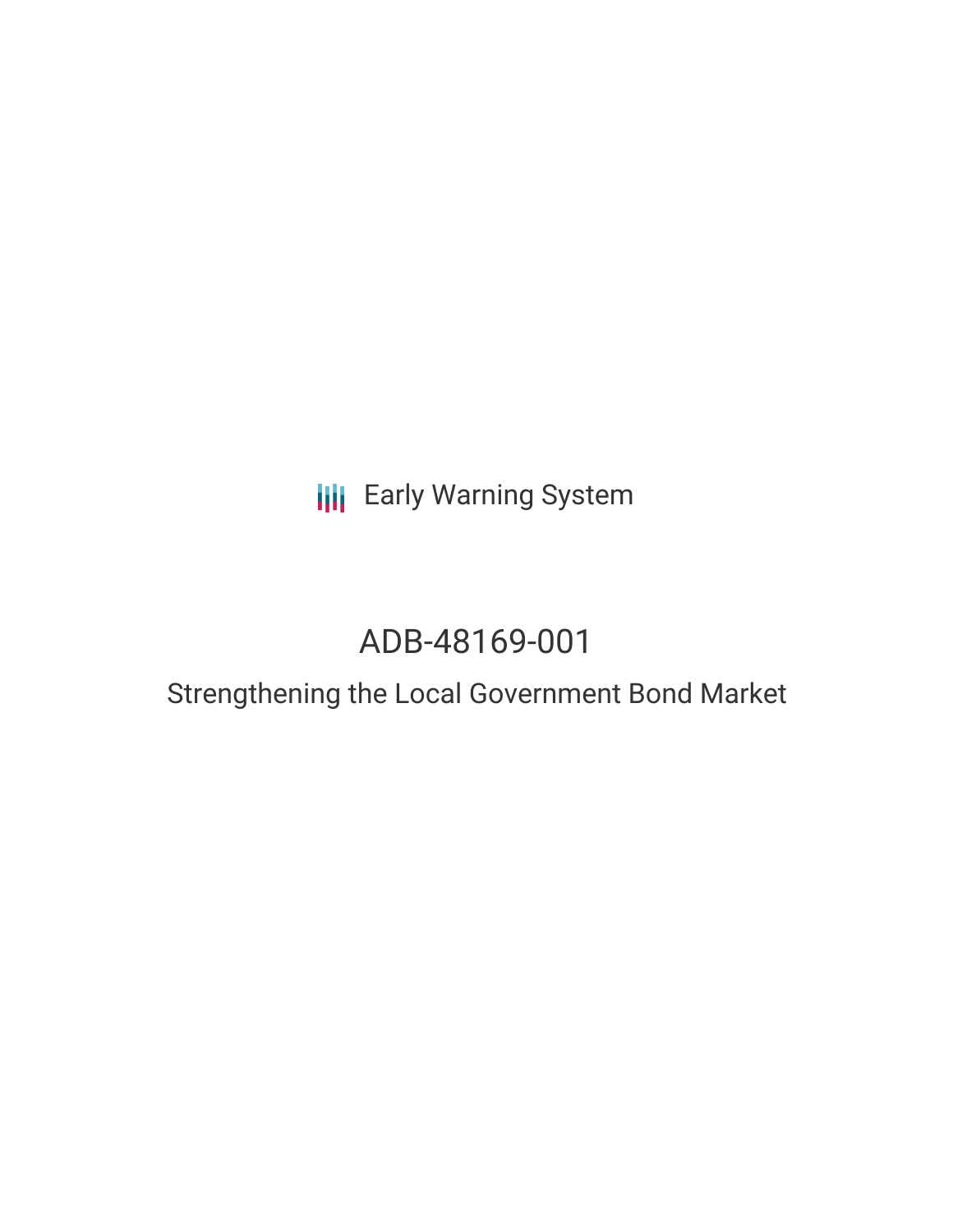

#### **Quick Facts**

| <b>Countries</b>               | Indonesia                                                   |
|--------------------------------|-------------------------------------------------------------|
| <b>Specific Location</b>       | West Java                                                   |
| <b>Financial Institutions</b>  | Asian Development Bank (ADB)                                |
| <b>Status</b>                  | Approved                                                    |
| <b>Bank Risk Rating</b>        | Α                                                           |
| <b>Voting Date</b>             | 2014-10-30                                                  |
| <b>Borrower</b>                | Government of Indonesia, Directorate General Fiscal Balance |
| <b>Sectors</b>                 | Finance                                                     |
| <b>Investment Type(s)</b>      | <b>Advisory Services</b>                                    |
| <b>Investment Amount (USD)</b> | $$0.42$ million                                             |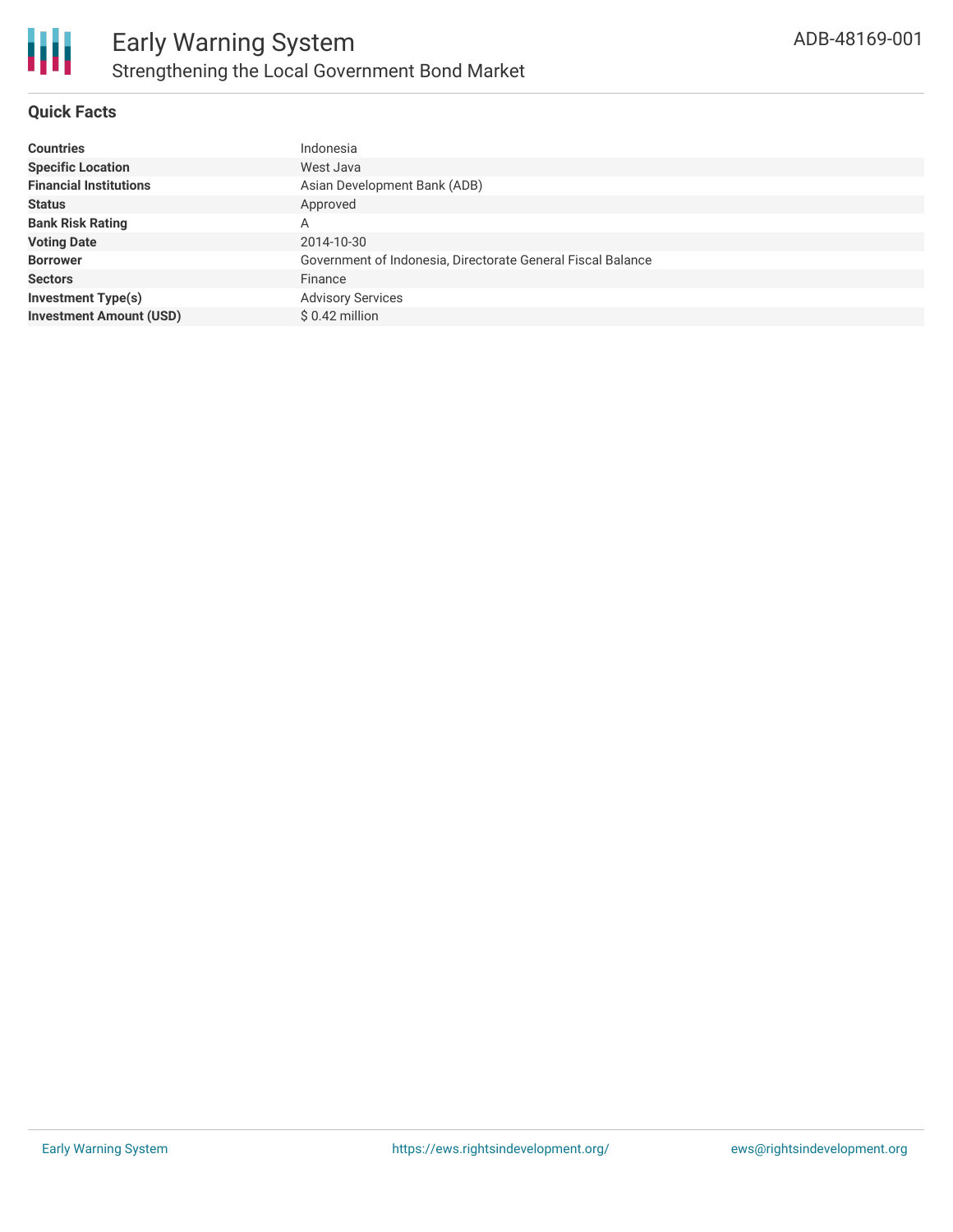

#### **Project Description**

According to ADB website, ADB has identified lack of infrastructure as a binding constraint in the development of Indonesian's economy. The government also shared the same views and estimated investment needs for infrastructure within 2010-2014 to be roughly US\$ 214 billion. Limited fiscal space, however, led the government to look for more private participation in infrastructure projects. The Economic Master Plan for Acceleration and Expansion of Indonesia Economic Development, 2011- 2015 (MP3EI) identifies national infrastructure projects that can accelerate and expand Indonesia's economy.

The capacity development technical assistance (TA) will help to improve debt management capacity of the West Java provincial government. The impact will be a more conducive environment for subnational bonds in Indonesia based on West Java as a role model for other SNGs. The outcome will be a well functioning debt management unit in West Java.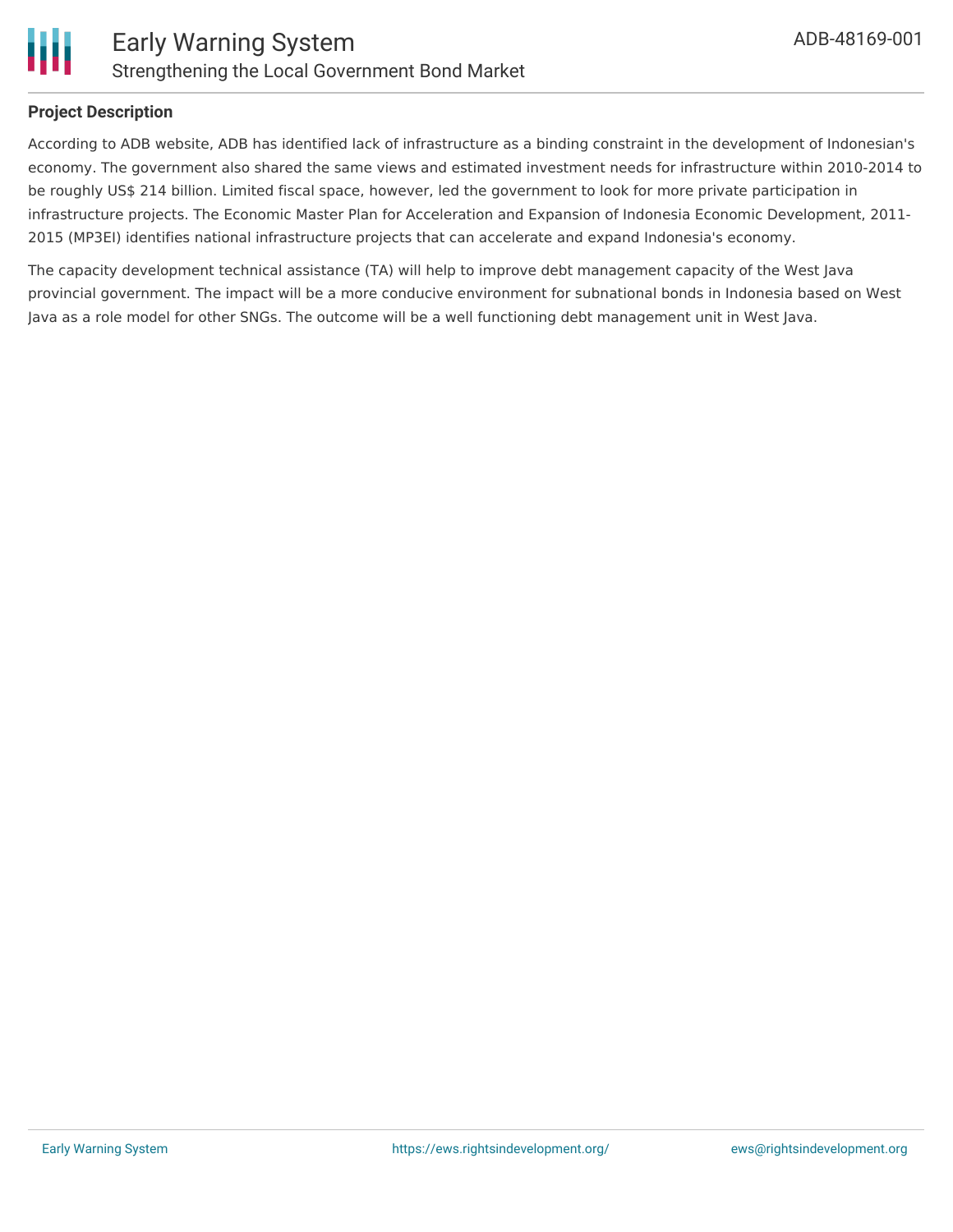

#### **Investment Description**

Asian Development Bank (ADB)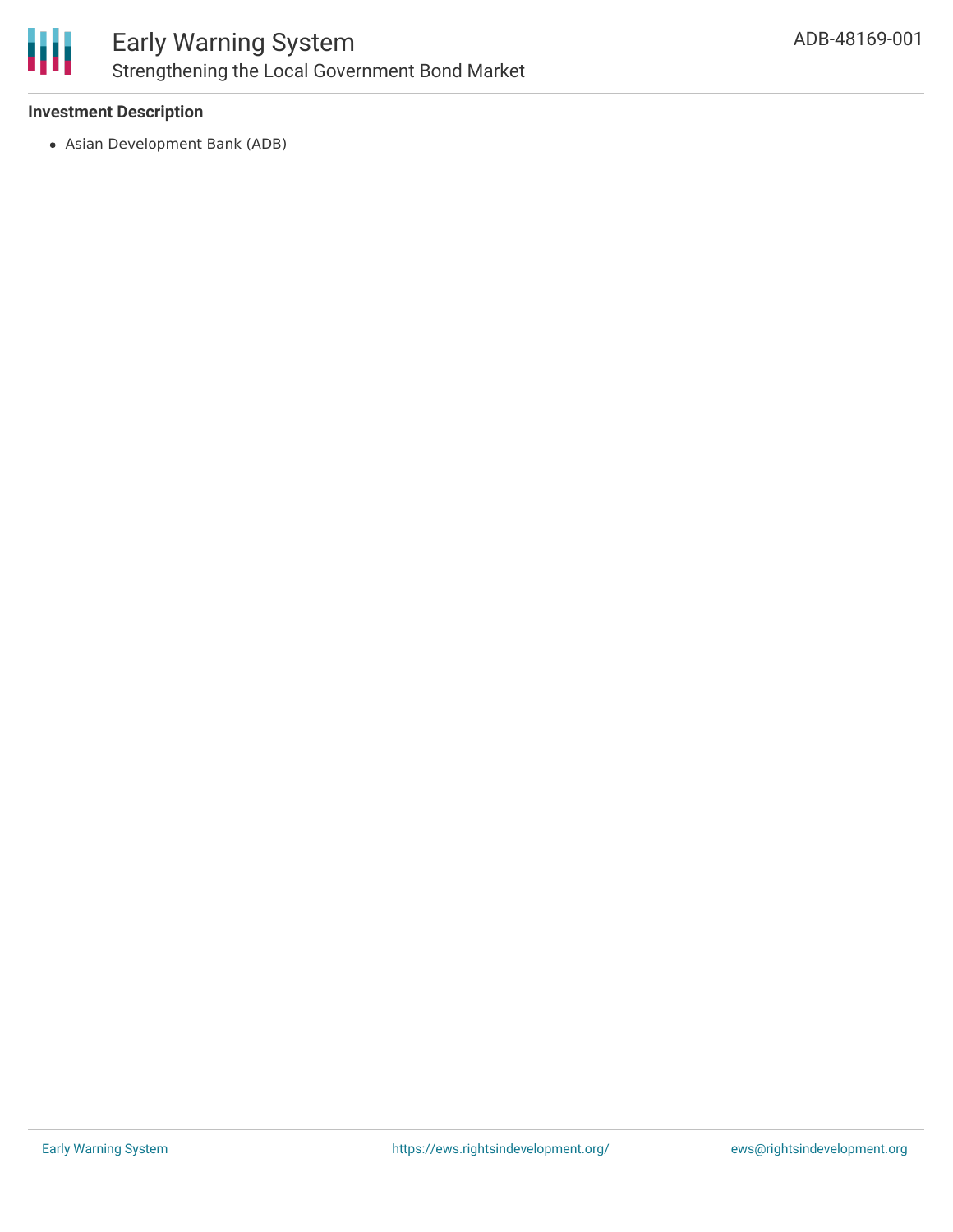#### **Contact Information**

Project Officer: Rabin I. Hattari Southeast Asia Department, ADB No contact information provided at the time of disclosure.

#### **ACCOUNTABILITY MECHANISM OF ADB**

The Accountability Mechanism is an independent complaint mechanism and fact-finding body for people who believe they are likely to be, or have been, adversely affected by an Asian Development Bank-financed project. If you submit a complaint to the Accountability Mechanism, they may investigate to assess whether the Asian Development Bank is following its own policies and procedures for preventing harm to people or the environment. You can learn more about the Accountability Mechanism and how to file a complaint at: http://www.adb.org/site/accountability-mechanism/main